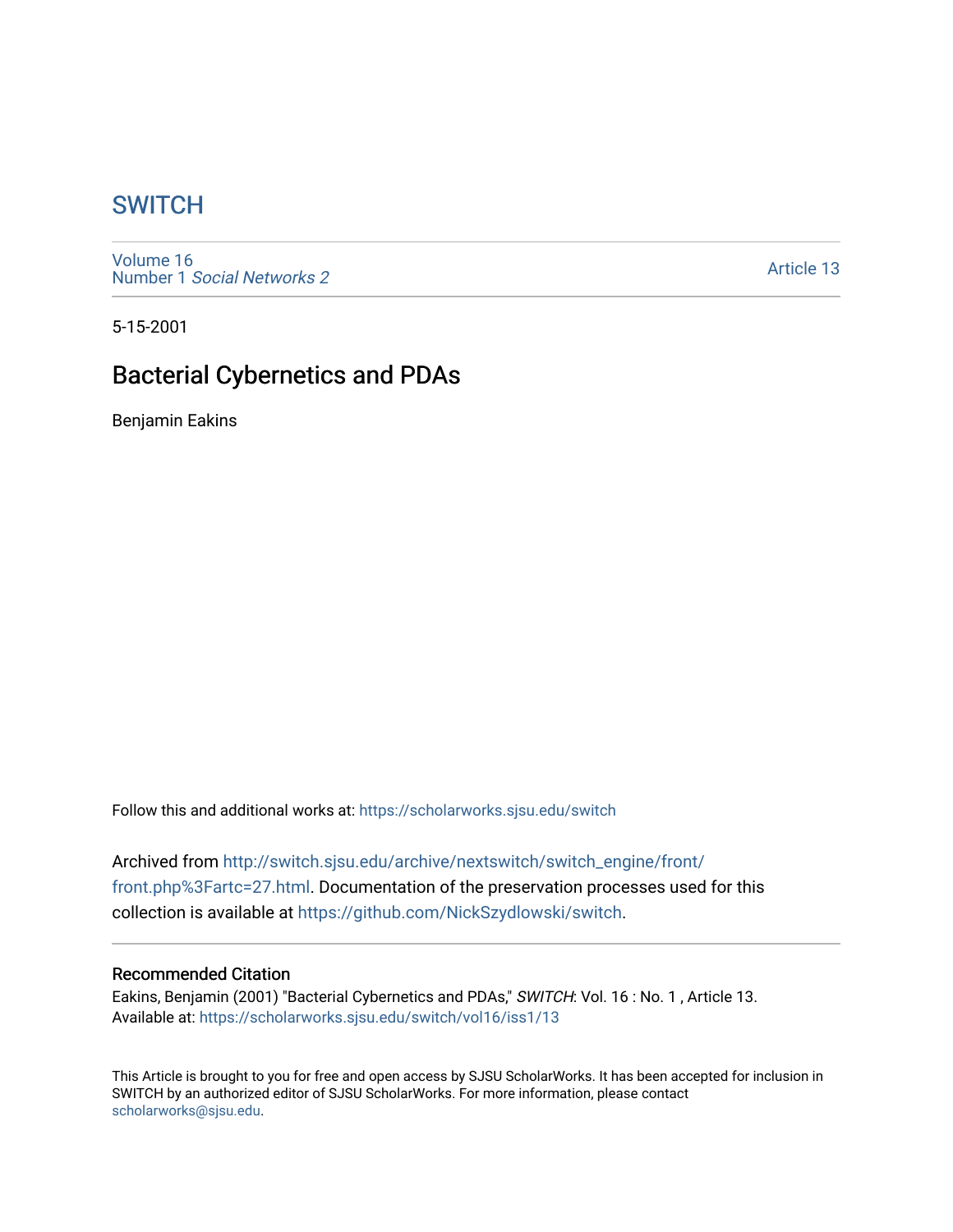

+ + + +